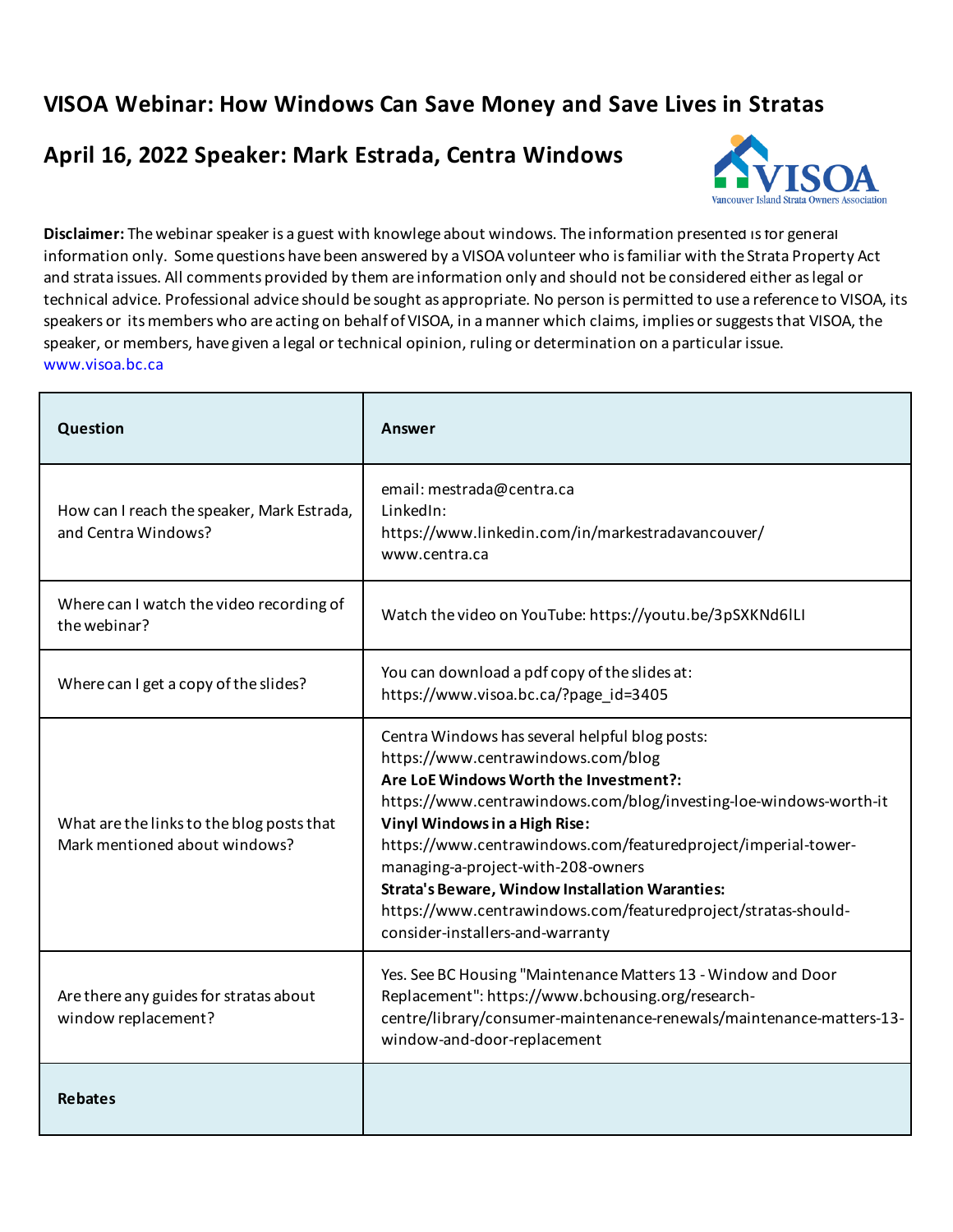| Where can I learn about the CleanBC Better                              | BC REBATES: See the BC rebates for windows and doors here:<br>https://betterhomesbc.ca/rebates/window-and-door-replacement-<br>rebates/                                                                                                                                                                                                                                                                                                                                                                                                                                                                                                                                                                                                                                                                                                                                                                                                                                                                                                                                                                                                                                                                                                                                                                                                                                                                    |
|-------------------------------------------------------------------------|------------------------------------------------------------------------------------------------------------------------------------------------------------------------------------------------------------------------------------------------------------------------------------------------------------------------------------------------------------------------------------------------------------------------------------------------------------------------------------------------------------------------------------------------------------------------------------------------------------------------------------------------------------------------------------------------------------------------------------------------------------------------------------------------------------------------------------------------------------------------------------------------------------------------------------------------------------------------------------------------------------------------------------------------------------------------------------------------------------------------------------------------------------------------------------------------------------------------------------------------------------------------------------------------------------------------------------------------------------------------------------------------------------|
| Homes rebates for windows?                                              | ELIGIBILITY: Read eligibility requirements carefully. Condo and apartment<br>buildings do not qualify. https://betterhomesbc.ca/faqs/is-my-home-<br>eligible-for-rebates-or-an-energuide-home-evaluation/                                                                                                                                                                                                                                                                                                                                                                                                                                                                                                                                                                                                                                                                                                                                                                                                                                                                                                                                                                                                                                                                                                                                                                                                  |
| Where can I learn about the Canada<br>Greener Homes Grants for windows? | REBATES: See the federal rebates for windows and doors here:<br>https://www.nrcan.gc.ca/energy-efficiency/homes/canada-greener-homes-<br>grant/start-your-energy-efficient-retrofits/plan-document-and-complete-<br>your-home-retrofits/eligible-grants-for-my-home-retrofit/23504#s3<br>ELIGIBILITY: https://www.nrcan.gc.ca/energy-efficiency/homes/canada-<br>greener-homes-grant/start-your-energy-efficient-retrofits/learn-about-the-<br>initiative/23476#s1 Most duplexes and townhomes qualify however an<br>EnerGuide evaluation is mandatory before and after the project. Read the<br>eligibility requirements carefully. For condo buildings, only small buildings<br>qualify (stacked, three storeys or less with a footprint of 600m2 or less). An<br>EnerGuide evaluation must be done for the entire structure and the<br>building is not eligible if an air tightness test can't be performed during the<br>energy evaluation. Only a maximum of 4 strata lots are eligible. Example:<br>The rebate for 1 window is \$125-\$250 depending on the efficiency of the<br>window (payable to the owner, not the strata). Therefore, if 4 condo units<br>are replacing 1 window each, the maximum rebate for the entire building is<br>\$500-\$1,000. If 4 condo units are replacing 1 window and 1 sliding glass<br>door each, the maximum rebate for the entire building is \$1,000-\$2,000. |
| What is an Energy Coach?                                                | The Energy Coach is a free coaching service provided by CleanBC to provide<br>information and general advice about energy efficiency upgrades and<br>rebates. Use their contact form: https://betterhomesbc.ca/connect/ or call<br>250-412-0489 (greater Victoria) or 1-844-881-9790 (toll-free).                                                                                                                                                                                                                                                                                                                                                                                                                                                                                                                                                                                                                                                                                                                                                                                                                                                                                                                                                                                                                                                                                                          |
| <b>Window Technology</b>                                                |                                                                                                                                                                                                                                                                                                                                                                                                                                                                                                                                                                                                                                                                                                                                                                                                                                                                                                                                                                                                                                                                                                                                                                                                                                                                                                                                                                                                            |
| What does LoE mean?                                                     | LoE stands for Low Emissivity coatings. These coatings have been developed<br>to increase the energy efficiency of your windows. For example, in the<br>summer, long-wave heat energy radiating from the sun is reflected back<br>outside, helping to keep the interior of your home cool. In winter, internal<br>long-wave heat energy is reflected back inside, keeping your home warm<br>and lowering heating costs.                                                                                                                                                                                                                                                                                                                                                                                                                                                                                                                                                                                                                                                                                                                                                                                                                                                                                                                                                                                    |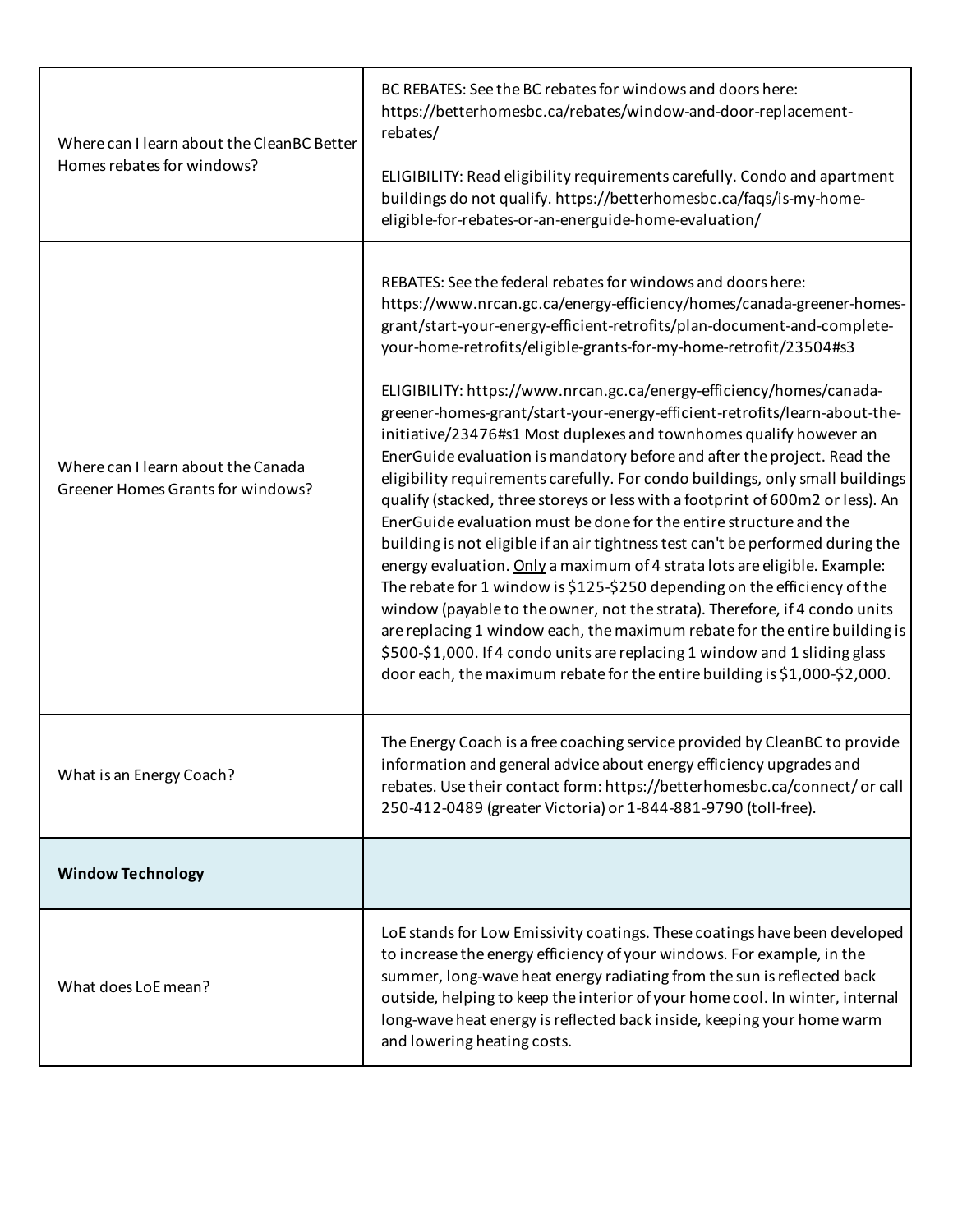| If low-E reflects the heat, isn't that a<br>disadvantage in the winter when you want<br>that solar heat gain? My south facing<br>windows help heat my home in cold<br>weather. | In the winter the sun doesn't actually warm your unit as much as you might<br>think. Depending on the windows you choose, your home will be more<br>energy efficient. By keeping the warm air in you are saving money on<br>heating costs.                                                                                                                                                                                                                                                                                                                                                                                                                                                                                                                                                                                                                                                                                                                  |
|--------------------------------------------------------------------------------------------------------------------------------------------------------------------------------|-------------------------------------------------------------------------------------------------------------------------------------------------------------------------------------------------------------------------------------------------------------------------------------------------------------------------------------------------------------------------------------------------------------------------------------------------------------------------------------------------------------------------------------------------------------------------------------------------------------------------------------------------------------------------------------------------------------------------------------------------------------------------------------------------------------------------------------------------------------------------------------------------------------------------------------------------------------|
| Why is window filled with gas?                                                                                                                                                 | Gas in glass acts as an insulator. Argon is now the industry standard for<br>filling dual pane windows. It does an excellent job of diverting heat gain<br>during summer while keeping the interior cosy during winter. Windows<br>filled with argon are also less prone to clouding (interior condensation)<br>because argon has less moisture in it than air.                                                                                                                                                                                                                                                                                                                                                                                                                                                                                                                                                                                             |
| You mentioned the manufacturer puts an<br>etching or mark on the window. What does<br>it mean?                                                                                 | According to Natural Resources Canada, a permanent mark either on the<br>glass or on the spacer bar indicates that the manufacturer has passed the<br>insulating glass durability test.                                                                                                                                                                                                                                                                                                                                                                                                                                                                                                                                                                                                                                                                                                                                                                     |
| <b>Buidling Envelope Assessment (BECA)</b>                                                                                                                                     |                                                                                                                                                                                                                                                                                                                                                                                                                                                                                                                                                                                                                                                                                                                                                                                                                                                                                                                                                             |
| You mentioned BECA. Can you expand on<br>what we should look for in the assessment?                                                                                            | A building enclosure condition assessment (BECA) and investigation may be<br>required when an enclosure is suspected of having a problem, such as a<br>leak. A BECA report describes either the current condition of the overall<br>enclosure or specific components, such as windows or a balcony, and aims<br>to identify problems or potential problems. Your provider will generally<br>review the original building drawings, carry out an owner survey, and then<br>spend time onsite visually reviewing various components of the building<br>enclosure. The process may include making exploratory openings to assess<br>the condition of hidden components and a range of testing and special<br>analysis techniques, such as thermography. The strata generally receives a<br>written report of the findings and recommendations. If failures are<br>detected, the report will recommend the next steps that may lead to<br>repairs or a renewal. |
| Who can do the BECA assessment?                                                                                                                                                | BC Housing suggests checking to see if your municipal planning department<br>has a list of approved Building Envelope Consultants or by searching the:<br>* Architects Institute of British Columbia (AIBC): https://aibc.ca/<br>* Engineers and Geoscientists of British Columbia for a Building Enclosure<br>Engineer (BEE): https://www.egbc.ca/<br>* You can also find information at the BC Building Envelope Council:<br>https://bcbec.com/                                                                                                                                                                                                                                                                                                                                                                                                                                                                                                           |
| Where can I learn more about the building<br>envelope?                                                                                                                         | See BC Housing "Maintenance Matters 11 - Creating and Implementing a<br>Building Envelope Maintenance and Renewals Program":<br>https://www.bchousing.org/research-centre/library/consumer-<br>maintenance-renewals/maintenance-matters-11-creating-and-<br>implementing-a-building-envelope-maintenance-and-renewals-program                                                                                                                                                                                                                                                                                                                                                                                                                                                                                                                                                                                                                               |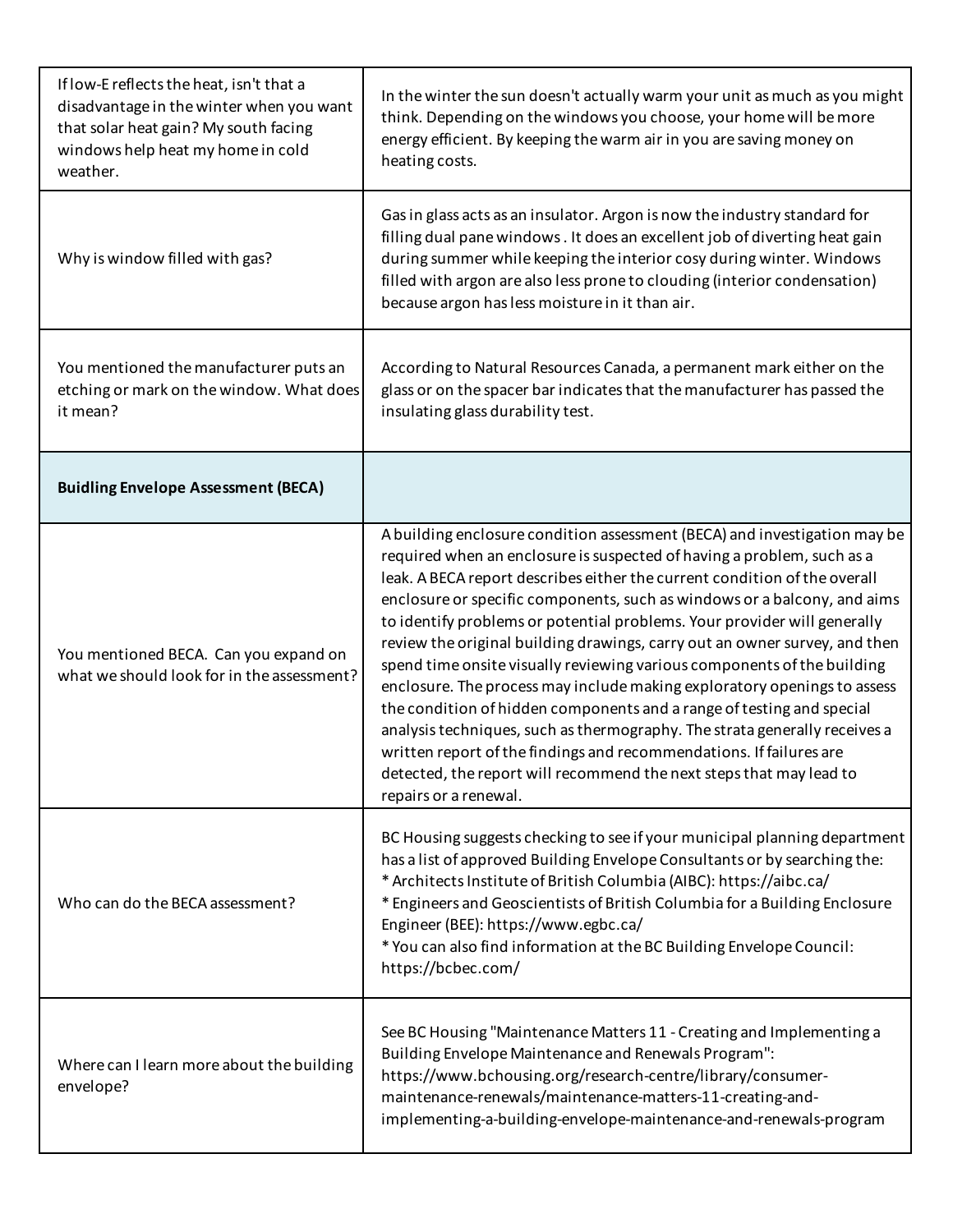| <b>Window Project</b>                                                                                                                                         |                                                                                                                                                                                                                                                                                                                                                                                                                                                                                                                                                                                                                                                                                                                                                                                                                                                          |
|---------------------------------------------------------------------------------------------------------------------------------------------------------------|----------------------------------------------------------------------------------------------------------------------------------------------------------------------------------------------------------------------------------------------------------------------------------------------------------------------------------------------------------------------------------------------------------------------------------------------------------------------------------------------------------------------------------------------------------------------------------------------------------------------------------------------------------------------------------------------------------------------------------------------------------------------------------------------------------------------------------------------------------|
| Our building was built in 1987. Do we have<br>to test for asbestos before the windows are<br>replaced?                                                        | Yes. WorkSafeBC requires that all buildings built before 1990 must test for<br>hazardous materials including asbestos-containing materials. This is best<br>done early in the planning process. Contractors bidding on the project<br>need this information to protect their workers under the Occupational<br>Health and Safety Regulation, protect residents, and to ensure that these<br>costs are included in their bid. https://www.worksafebc.com/en/health-<br>safety/hazards-exposures/asbestos/think-asbestos<br>Search Environmental Consults or Asbestos Abatement to find a qualified<br>testing company or asbestos surveyor. They will take samples of possible<br>asbestos-containing materials from the interior and exterior areas around<br>the windows, send them to a lab for testing, and then provide the strata<br>with a report. |
| What is the typical time frame for a project<br>from award of a contract to when the work<br>is completed? For example, a 4-story<br>building with 100 units? | This can vary for a lot of different reasons. After materails are on site,<br>typically we can complete 1 unit per day.                                                                                                                                                                                                                                                                                                                                                                                                                                                                                                                                                                                                                                                                                                                                  |
| Are there supply issues these days?                                                                                                                           | (April 2022) The pandemic has caused shortages and long transportation<br>times for all sorts of materials. As manufacturers rebound, it is important to<br>maintain open dialogue to see if supplies will be delayed.                                                                                                                                                                                                                                                                                                                                                                                                                                                                                                                                                                                                                                   |
| Can you insert a vinyl window into the old<br>aluminum frame?                                                                                                 | Yes. That's called a renovation window. It's easier and less expensive but<br>there are drawbacks. This kind of window covers the old frame but it<br>doesn't fix any underlying issues. And since the aluminum frame isn't being<br>removed you can't see the condition of the area around the window. If<br>there was water ingress there could be rotted wood, mould etc.                                                                                                                                                                                                                                                                                                                                                                                                                                                                             |
| What is a full-frame replacement window?<br>Is it better than an insert window?                                                                               | By fully removing the old aluminum frame we can identify damage and<br>building envelope issues. It gives the opportunity to wrap all sides of the<br>window opening and install the new window air-tight.                                                                                                                                                                                                                                                                                                                                                                                                                                                                                                                                                                                                                                               |
| How will we know we're getting the quality<br>of window we're paying for?                                                                                     | If your strata is working with a building envelope consultant, they will<br>write the specifications for the windows and all bids will be based on those<br>specs. Quality assurance can be done through inspections to ensure that<br>the windows meet the specifications. Also the windows have a label. And<br>some have a small mark in the glass with the LoE information.                                                                                                                                                                                                                                                                                                                                                                                                                                                                          |